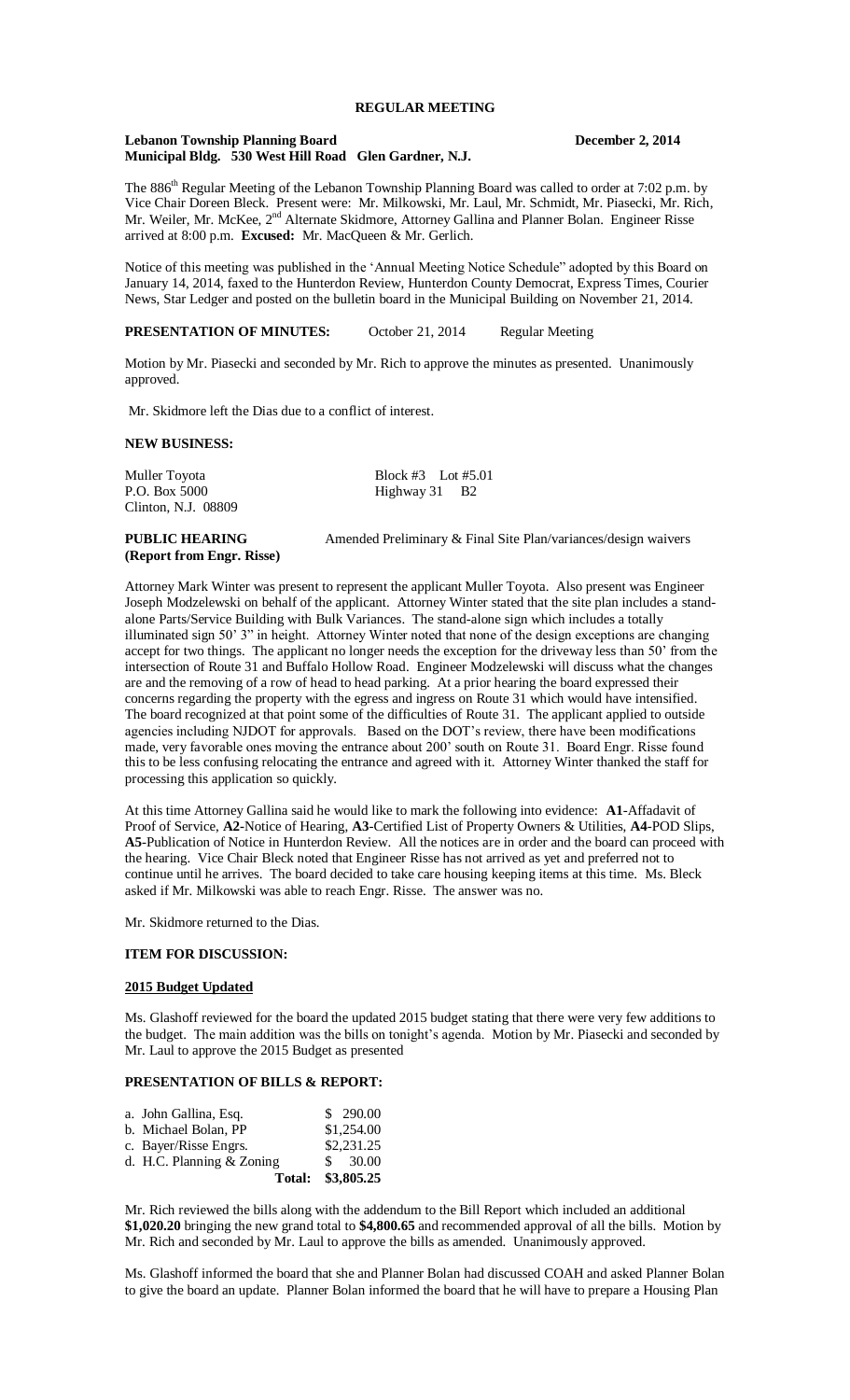#### **Lebanon Township Planning Board December 2, 2014\ Page 2**

for next year and instead of taking the money out of the Trust Fund, he suggested putting the money in the budget to off-set the cost. Planner Bolan informed the board that we may be able to get a grant for part of the Housing Plan from the Highlands, but that we will have to start working on the Plan before we can apply. Planner Bolan stated that the Highlands is not going to do anything about a grant until everything is finalized with COAH. Planner Bolan noted that Builders are already going to court because COAH has not followed the Supreme Court decision. Ms. Glashoff informed the board that there isn't a lot of money in the COAH account and that it would be very helpful to have the funds in the board's budget. Mr. Piasecki asked how much money was in the Trust Fund. Ms. Glashoff said around \$35,000.00. Ms. Glashoff informed the board that COAH has informed us that we are done with Rehabs but that we will have 20 units of something to deal with. Mr. McKee said under the circumstances, the board should consider putting the money back into their budget. Motion by Mr. McKee and seconded by Mr. Weiler to reopen the discussion on the budget. Unanimously approved. The board discussed this issue and decided to amend the budget and create a line item of \$3,600.00 to off- set the cost of the Housing Plan. Motion by Mr. Rich and seconded by Mr. McKee to amend the 2015 budget to include \$3,600.00 for the Housing Plan. Unanimously approved.

The board took a recess at 7:35 p.m. Ms. Glashoff checked her messages and called Steve on his Cell Phone. Ms. Glashoff informed the board that he should be arriving by 8:00 p.m. The board reconvened at 8:00 p.m. when Engineer Risse arrived. Mr. Skidmore left the Dias due to a conflict of interest and the board continued with the **Public Hearing on Muller Toyota.**

At this time Engineer Joseph Modzelewski was sworn in to give testimony. Attorney Winter asked Engineer Modzelewski to go over the amendments made to the Site Plan. Engineer Modzelewski said as a results of the comments made with DEP & DOT, there were some modifications that were made. Engineer Modzelewski said the changes he made per the DOT, they changed their mind and had him move the entrance. They moved the entrance as far south as they could and still maintained the required setback. The exit is still in the same location but only moved a couple of feet. In conjunction with this they had to relocate some of the drainage. Those were the changes they made for the DOT. Regarding the DEP, their approval is pending and they are hoping to have their approval by next week. Sheet 4, the Layout Plan is the same, Sheet 6, is the Landscaping Plan and per DEP they had to eliminate 1 row of inventory parking. Also, there is additional landscaping to compensate per DEP. Engineer Modzelewski said they included a structure that will split the water quality flow away from the rest of the flow and directed it to this side of the site (pointing to the sheet) to an outlet. DEP liked that proposal. Engineer Modzelewski said even though you are not required to provide it. It will treat it to a 50% reduction which had made the DEP happy. This has worked out to everyone's satisfaction. Engineer Modzelewski said they still have the landscaping that was approved by the board, but they now have enhanced it even further. Also, they have provided landscaping in the back near the gravel areas.

Engineer Modzelewski referred to the lighting plan. They eliminated one site lighting in the back portion and one was relocated. Over all the lighting plan hasn't changed. At the end of Engineer Modzelewski testimony, Vice Chairwoman Ms. Bleck asked Engineer Risse for his comments. Engineer Risse referred to his report stating the Stormwater Management System has been modified to include a water quality treatment manhole. The water quality design storm is diverted away from the Special Water Resource Protection Area at the northwestern corner of the property and passes through a mechanical treatment device that discharges to the southwestern corner of the property. Engineer Risse noted other minor revisions to pipe slopes and pipe lengths were made as were changes in the northwestern outfall location and type of headwall. These revisions represent improvements to the stormwater management system. The driveway entrance/exit was modified to be shifted towards the southwestern corner of the lot and away from Buffalo Hollow Road. Additional plantings have been added to areas of gravel that are to be revegetated. Engineer Risse said that areas that were previously approved for inventory parking have been eliminated reducing the impervious coverage with the parking spaces for customers and employees remaining unchanged. Lastly, the lighting plan is largely unchanged except for one light fixture was removed from the area of the stacked inventory parking and a light fixture was relocated in the area where the driveway entrance and exit was relocated. Mr. Schmidt asked Engineer Modzelewski if he asked DOT when customers are dropping cars off you still only have access and exit going in one direction. Engineer Modzelewski said that nothing is going to change with DOT. Mr. Schmidt said all you would have to do is make the front of the island the same as the back and then people could go either way. Mr. Schmidt said that people will have to drive down the road to turn around which doesn't make any sense. Engineer Modzelewski said that DOT has been adamant about it.

Vice Chair Ms. Bleck asked Planner Bolan for his comments. Planner Bolan noted the prior approval had included 97 inventory parking spaces and now there are only 78 parking spaces. Nothing has changed regarding the signage and variances previously approved. The applicant confirmed that the entrance is within 300' of the Muller site across Route 31. This standard has been satisfied. Regarding the Landscape Plan, this is addressed on the new plan. Planner Bolan said the applicant has eliminated the need for a design exception which requires that driveways not be located closer than 50' to the closest ROW line of an intersecting street. The relocated driveway appears to provide a less confusing and safer access point. Planner Bolan said that one of the primary reasons for this resubmission is the change in access resulting from the DOT review. With the driveway shifted south the concern about the proximity of the driveway to